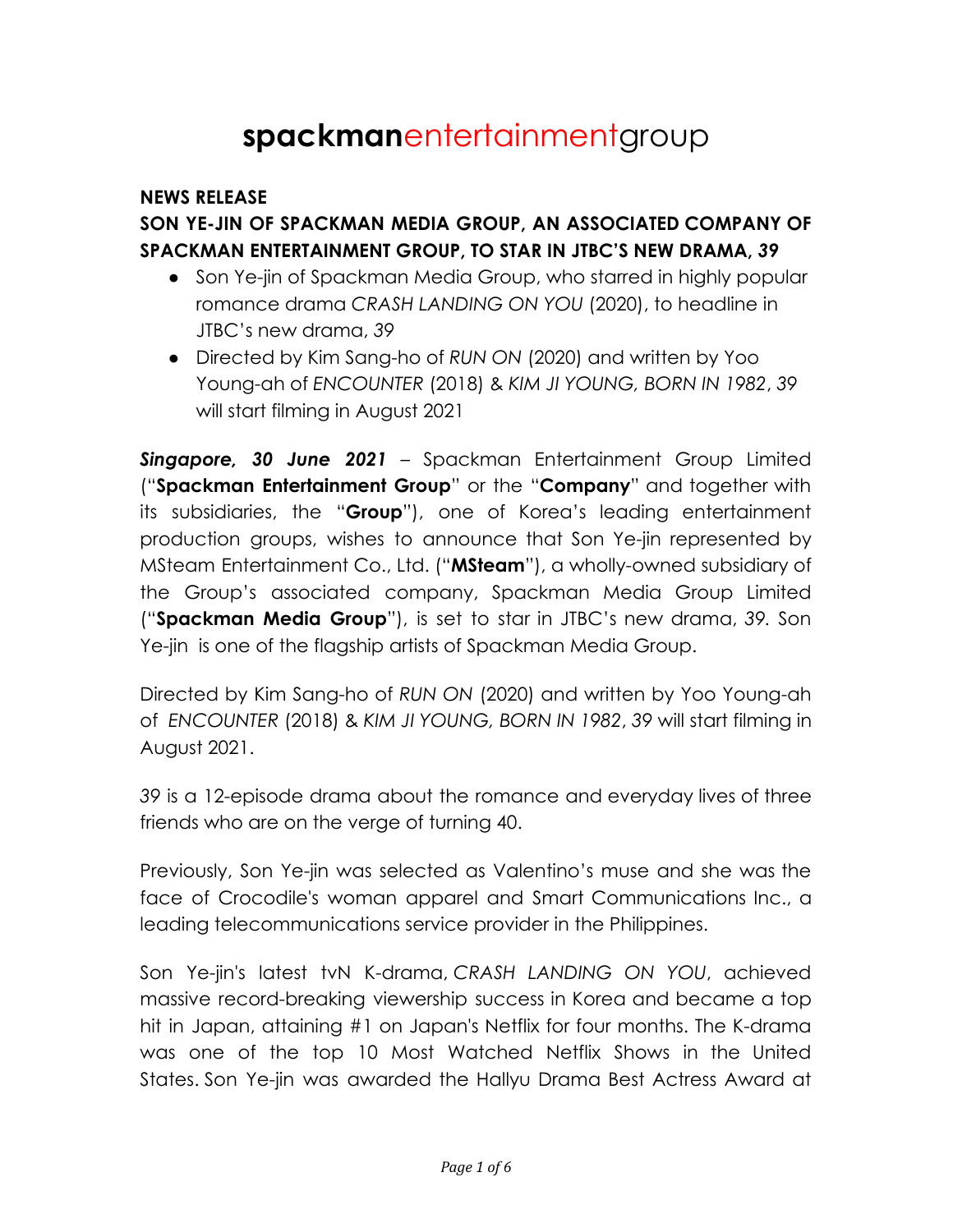the 15th Seoul International Drama Awards for her role in *CRASH LANDING ON YOU.*

Her recent films include *BE WITH YOU* (2018), *THE NEGOTIATION* (2018) and *THE LAST PRINCESS* (2016)*,* all of which were invested by the Group and/or Spackman Media Group.

In 2018, Son Ye-jin's performance in *BE WITH YOU*, which broke the all-time first week box office historical record for romance film in Korea, clinched her the Best Actress Award at the Seoul Awards. Son Ye-jin also received the Prime Minister's Commendations at the 2018 Korean Popular Culture & Arts Awards and won the Best Actress for Hallyu Dramas at the 2018 Seoul International Drama Awards, underscoring her international status as an iconic Korean actress.

Other than Son Ye-jin, MSteam also represents popular Korean actress Lee Min-jung, who won the Top Excellence Award for her role in *ONCE AGAIN* (2020), and rising Korean star Wi Ha-joon, who stars in upcoming webtoon film *SHARK: THE BEGINNING* and new Korean thriller film *MIDNIGHT*.

- End -

## **About Spackman Entertainment Group Limited**

Spackman Entertainment Group Limited ("**SEGL**" or the "**Company**"), and together with its subsidiaries, (the "**Group**"), founded in 2011 by Charles Spackman, is one of Korea's leading entertainment production groups. SEGL is primarily engaged in the independent development, production, presentation, and financing of theatrical motion pictures in Korea. According to Variety, Korea was the world's fourth largest box office market in 2019, behind only North America, China and Japan.

The Group also invests into and produces Korean television dramas. In addition to our content business, we also own equity stakes in entertainment-related companies and film funds that can financially and strategically complement our existing core operations. SEGL is listed on the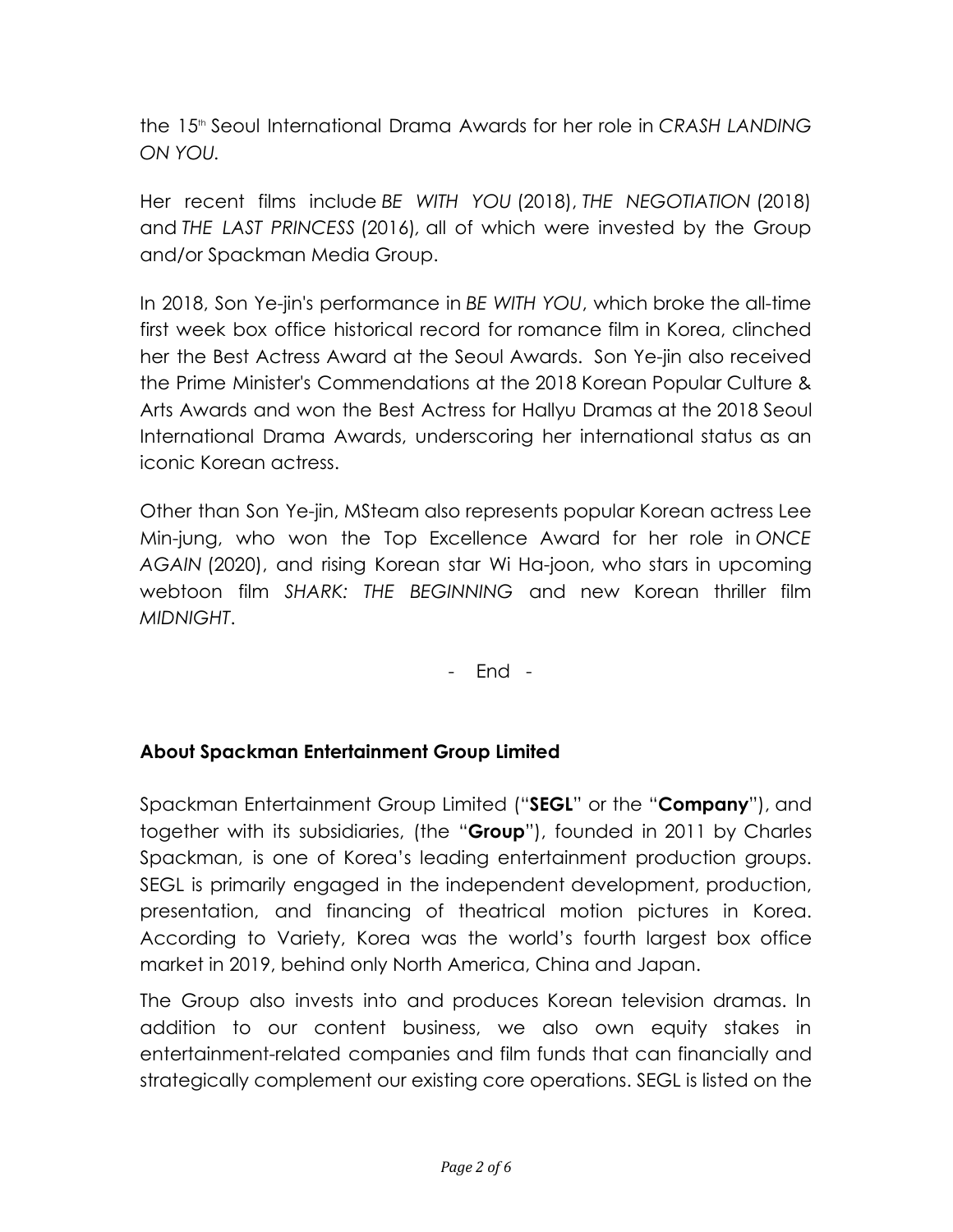Catalist of the Singapore Exchange Securities Trading Limited under the ticker 40E.

#### *Production Labels*

SEGL's wholly-owned Zip Cinema Co., Ltd. ("**Zip Cinema**") is one of the most recognised film production labels in Korea and has originated and produced some of Korea's most commercially successful theatrical films, consecutively producing 10 profitable movies since 2009 representing an industry leading track record. Recent theatrical releases of Zip Cinema's motion pictures include some of Korea's highest grossing and award-winning films such as *CRAZY ROMANCE* (2019), *DEFAULT* (2018), *MASTER* (2016), *THE PRIESTS* (2015), *COLD EYES* (2013), and *ALL ABOUT MY WIFE* (2012). For more information on Zip Cinema, do visit <http://zipcine.com>

SEGL also owns Novus Mediacorp Co., Ltd. ("**Novus Mediacorp**"), an investor, presenter, and/or post-theatrical distributor for a total of 79 films (58 Korean and 21 foreign) including *ROSE OF BETRAYAL*, *THE OUTLAWS* and *SECRETLY, GREATLY*, which was one of the biggest box office hits of 2013 starring Kim Soo-hyun of *MY LOVE FROM THE STARS*, as well as *FRIEND 2: THE GREAT LEGACY*. In 2012, Novus Mediacorp was also the post-theatrical rights distributor of *ALL ABOUT MY WIFE*, a top-grossing romantic comedy produced by Zip Cinema. In 2018, *THE OUTLAWS*, co-presented by Novus Mediacorp broke the all-time highest Video On Demand ("**VOD**") sales records in Korea. For more information on Novus Mediacorp, do visit [http://novusmediacorp.com.](http://novusmediacorp.com)

The Company owns a 100% equity interest in Simplex Films Limited ("**Simplex Films**") which is an early stage film production firm. The maiden film of Simplex Films, *JESTERS: THE GAME CHANGERS* (2019), was released in Korea on 21 August 2019. Simplex Films has several line-up of films including *HURRICANE BROTHERS* (working title).

The Company owns a 100% equity interest in Take Pictures Pte. Ltd. ("**Take Pictures**") which produced *STONE SKIPPING* (2020) and *THE BOX* (2021), and shall release *GUARDIAN* (working title) in 2021 tentatively.

The Company owns a 100% equity interest in Greenlight Content Limited ("**Greenlight Content**") which is mainly involved in the business of investing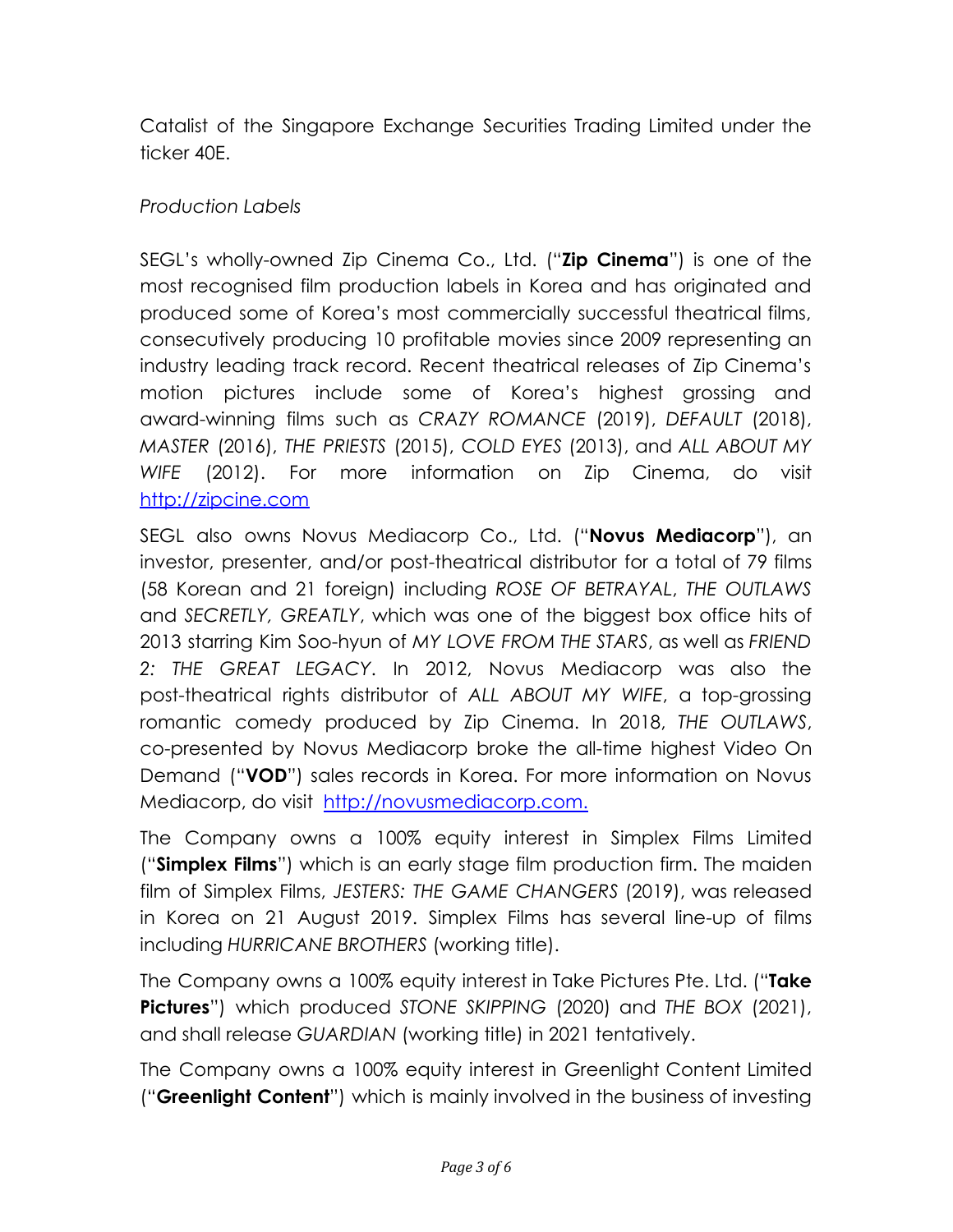into dramas and movies, as well as providing consulting services for the production of Korean content. Through the acquisition of Greenlight Content, the Group's first co-produced drama, *MY SECRET TERRIUS*, starring top Korean star, So Ji Sub, achieved #1 in drama viewership ratings for its time slot and recorded double digits for its highest viewership ratings. Greenlight Content was one of the main investors of *MY SECRET TERRIUS.*

The Company owns a 20% equity interest in The Makers Studio Co. Ltd., which plans to produce and release four upcoming films, the first of which will be *THE ISLAND OF THE GHOST'S WAIL*, a comedy horror film.

Our films are theatrically distributed and released in Korea and overseas markets, as well as for subsequent post-theatrical worldwide release in other forms of media, including online streaming, cable TV, broadcast TV, IPTV, video-on-demand, and home video/DVD, etc. We release all of our motion pictures into wide-theatrical exhibition initially in Korea, and then in overseas and ancillary markets.

#### *Talent Representation*

The Company holds an effective shareholding interest of 43.88% in Spackman Media Group Limited ("**SMGL**"). SMGL, a company incorporated in Hong Kong, together with its subsidiaries, is collectively one of the largest entertainment talent agencies in Korea in terms of the number of artists under management, including some of the top names in the Korean entertainment industry. SMGL operates its talent management business through renowned agencies such as MSteam Entertainment Co., Ltd. (Son Ye-jin, Lee Min-jung, Ko Sung-hee), UAA&CO Inc. (Song Hye-kyo, Yoo Ah-in, Park Hyung-sik), Fiftyone K Inc. (So Ji Sub, Ok Taec-yeon), SBD Entertainment Inc. (Son Suk-ku), and Kook Entertainment Co., Ltd. Through these full-service talent agencies in Korea, SMGL represents and guides the professional careers of a leading roster of award-winning actors/actresses in the practice areas of motion pictures, television, commercial endorsements, and branded entertainment. SMGL leverages its unparalleled portfolio of artists as a platform to develop, produce, finance and own the highest quality of entertainment content projects, including theatrical motion pictures, variety shows and TV dramas. This platform also creates and derives opportunities for SMGL to make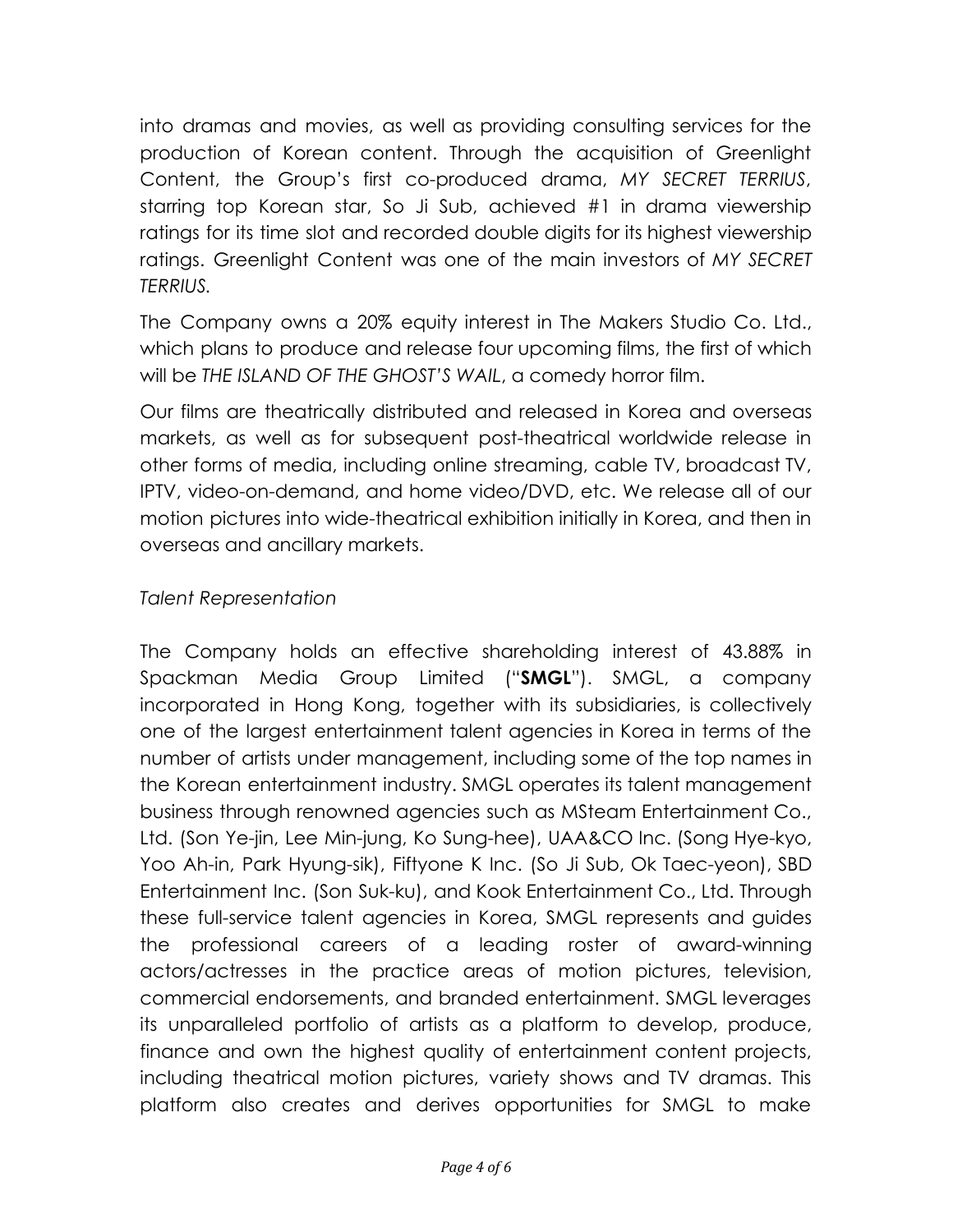strategic investments in development stage businesses that can collaborate with SMGL artists. SMGL is an associated company of the Company.

The Company owns a 100% equity interest in Constellation Agency Pte. Ltd. ("**Constellation Agency**"). Constellation Agency, which owns The P Factory Co., Ltd. ("**The P Factory**") and Platform Media Group Co., Ltd. ("**PMG**"), is primarily involved in the business of overseas agency for Korean artists venturing into the overseas market. The P Factory is an innovative marketing solutions provider specializing in event and branded content production. PMG is a talent management agency which represents and manages the careers of major artists in film, television, commercial endorsements and branded entertainment.

## *Strategic Businesses*

The Company owns a 100% equity interest in Frame Pictures Co., Ltd. ("**Frame Pictures**"). Frame Pictures is a leader in the movie/drama equipment leasing business in Korea. Established in 2014, Frame Pictures has worked with over 25 top

directors and provided the camera and lighting equipment some of Korea's most notable drama and movie projects including *ITAEWON CLASS* (2020), *HOW TO BUY A FRIEND* (2020), *KIM JI-YOUNG, BORN 1982* (2019), *FOUR MEN* (2019) and *ASADAL CHRONICLES* (2019).

We also operate a café-lounge called Upper West, in the Gangnam district of Seoul and own a professional photography studio, noon pictures Co., Ltd.

For more details, do visit <http://www.spackmanentertainmentgroup.com/>

## **Investor & Media Contact**

**Spackman Entertainment Group Limited** Ms Jasmine Leong Tel: +65 6694 4175 Email: [info@spackmanentertainment.com](mailto:info@spackmanentertainment.com)